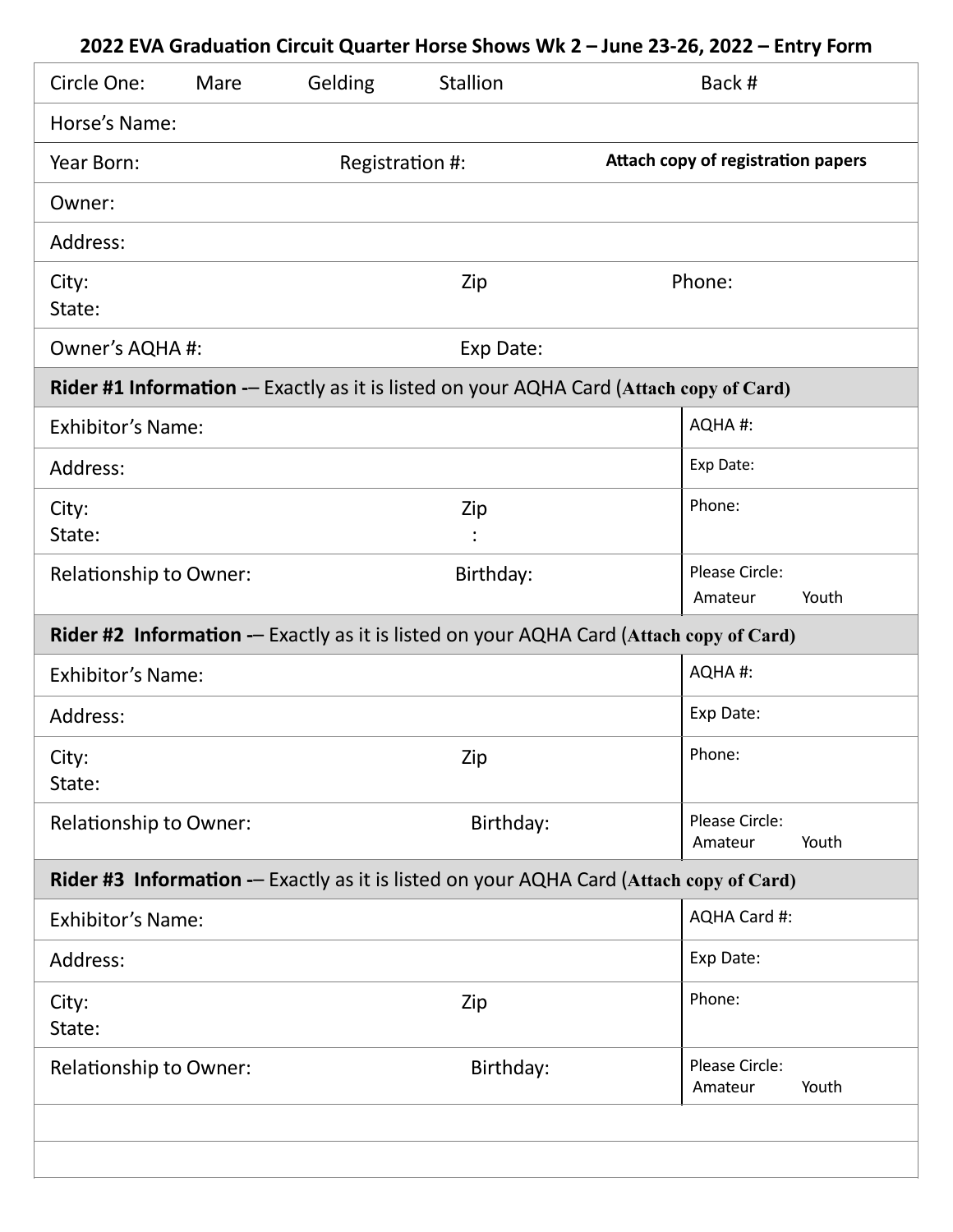## **Place the Rider # next to each class you wish to enter. \*\* Thurday & Saturday \*\***

| <b>Thur</b><br>R# | Sat<br>R# | <b>Class</b> |                                     | <b>Thur</b><br>R# | Sat<br>R# | <b>Class</b> |                                     |
|-------------------|-----------|--------------|-------------------------------------|-------------------|-----------|--------------|-------------------------------------|
|                   |           | 1.           | All Breed Trail Warmup              |                   |           | 2.           | Small Fry W/T Trail                 |
|                   |           | 3.           | AQHA L1 Youth Trail W/T             |                   |           | 4.           | AQHA L1 Amateur Trail W/T           |
|                   |           | 5.           | <b>AQHA L1 Green Trail</b>          |                   |           | 6.           | <b>AQHA Rookie Youth Trail</b>      |
|                   |           | 7.           | <b>AQHA Rookie Amateur Trail</b>    |                   |           | 8.           | <b>AQHA L1 Youth Trail</b>          |
|                   |           | 9.           | <b>AQHA L1 Amateur Trail</b>        |                   |           | 10.          | <b>AQHA Junior Trail</b>            |
|                   |           | 11.          | <b>AQHA Youth Trail</b>             |                   |           | 12.          | <b>AQHA Amateur Trail</b>           |
|                   |           | 13.          | <b>AQHA Select Amateur Trail</b>    |                   |           | 14.          | <b>AQHA Senior Trail</b>            |
|                   |           | 15.          | All Breed Ranch Trail               |                   |           | 16.          | <b>AQHA Ranch Trail</b>             |
|                   |           | 17.          | <b>AQHA Amateur Ranch Trail</b>     |                   |           | 18.          | <b>AQHA Youth Ranch Trail</b>       |
|                   |           | 19.          | AQHA VRH Open Ranch Trail           |                   |           | 20.          | <b>AQHA VRH Amateur Ranch Trail</b> |
|                   |           | 21.          | <b>AQHA VRH Youth Ranch Trail</b>   |                   |           | 22.          | Leadline Equitation 6 & Under       |
|                   |           | 23.          | Western Pleasure Warm Up            |                   |           | 24.          | Small Fry Western Pleasure          |
|                   |           | 25.          | AQHA L1 Youth West Pleas W/T        |                   |           | 26.          | AQHA L1 Amt West Pleasure W/T       |
|                   |           | 27.          | <b>AQHA L1 Green Western Pleas</b>  |                   |           | 28.          | AQHA Rookie Youth West. Pleas       |
|                   |           | 29.          | <b>AQHA Rook Amt West. Pleas</b>    |                   |           | 30.          | AQHA L1 Youth West. Pleasure        |
|                   |           | 31.          | <b>AQHA L1 Amt West. Pleasure</b>   |                   |           | 32.          | <b>AQHA Junior Western Pleasure</b> |
|                   |           | 33.          | <b>AQHA Youth Western Pleasure</b>  |                   |           | 34.          | <b>AQHA Amt Western Pleasure</b>    |
|                   |           | 35.          | <b>AQHA Select Amt West Pleas</b>   |                   |           | 36.          | <b>AQHA Senior Western Pleasure</b> |
|                   |           | 37.          | <b>EWD Western Pleasure</b>         |                   |           | 38.          | Open Ranch Pleasure                 |
|                   |           | 39.          | Amateur Ranch Pleasure              |                   |           | 40.          | Youth Ranch Pleasure                |
|                   |           | 41.          | Small Fry Horsemanship              |                   |           | 42.          | AQHA L1 Yth Horsemanship W/T        |
|                   |           | 43.          | AQHA L1 Amt Hrsemanshp W/T          |                   |           | 44.          | AQHA Rook Youth Horsemanship        |
|                   |           | 45.          | <b>AQHA Rookie Amt Hrsemanshp</b>   |                   |           | 46.          | AQHA L1 Youth Horsemanship          |
|                   |           | 47.          | <b>AQHA L1 Amt Horsemanship</b>     |                   |           | 48.          | AQHA Youth Horsemanship             |
|                   |           | 49.          | <b>AQHA Amateur Horsemanship</b>    |                   |           | 50.          | <b>AQHA Select Amat Hrsemanship</b> |
|                   |           | 51.          | Western Riding Warm UP              |                   |           | 52.          | <b>AQHA L1 Green Western Riding</b> |
|                   |           | 53.          | <b>AQHA Junior Western Riding</b>   |                   |           | 54.          | <b>AQHA L1 Amt Western Riding</b>   |
|                   |           | 55.          | <b>AQHA L1 Youth Western Riding</b> |                   |           | 56.          | <b>AQHA Amateur Western Riding</b>  |
|                   |           | 57.          | <b>AQHA Youth Western Riding</b>    |                   |           | 58.          | <b>AQHA Senior Western Riding</b>   |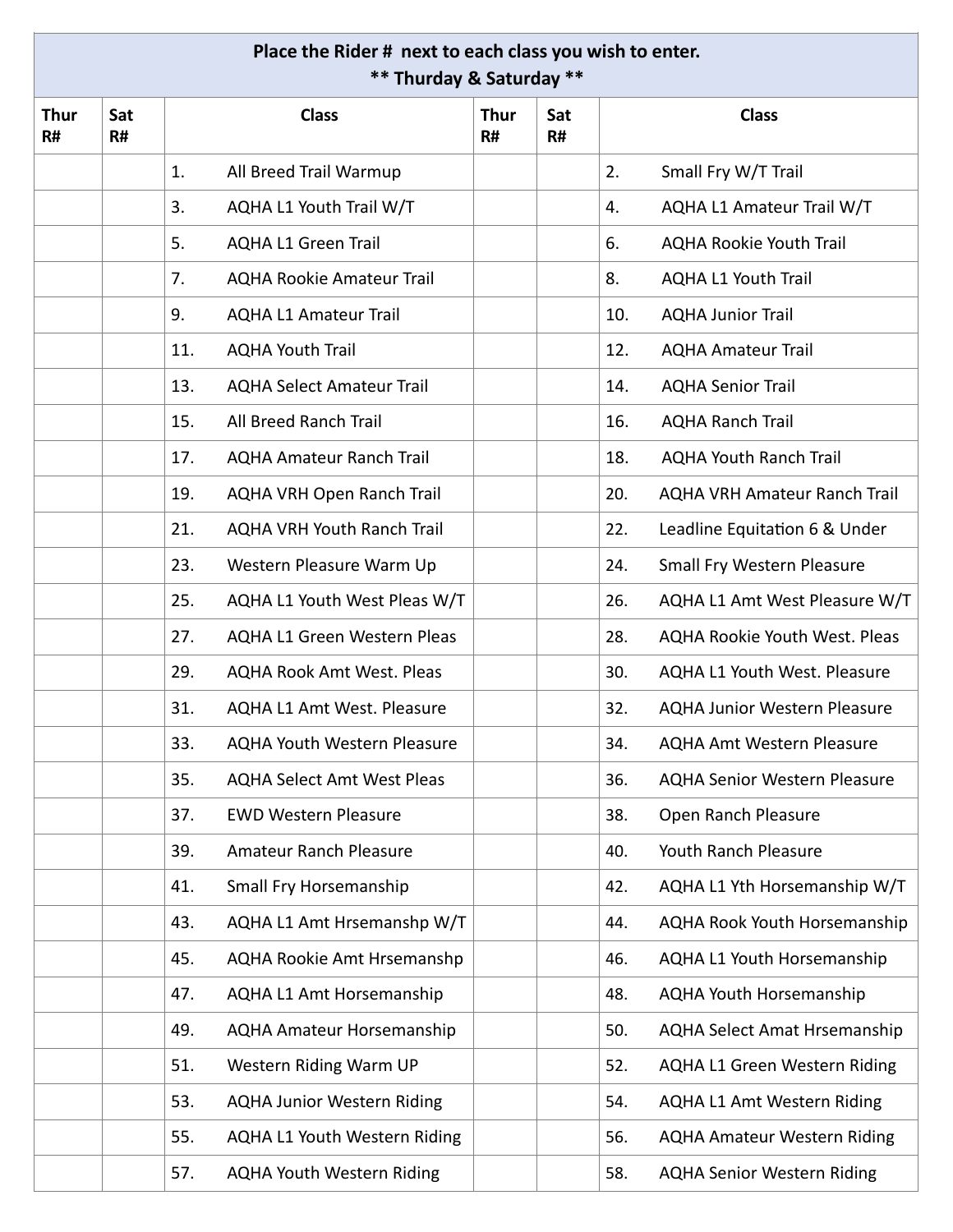|           |           | 59.  | All Breed Ranch Riding                                                           |           |           | 60.  | <b>AQHA L1 Green Ranch Riding</b>      |
|-----------|-----------|------|----------------------------------------------------------------------------------|-----------|-----------|------|----------------------------------------|
|           |           | 61.  | <b>AQHA L1 Amateur Ranch Riding</b>                                              |           |           | 62.  | <b>AQHA L1 Youth Ranch Riding</b>      |
|           |           | 63.  | <b>AQHA Amateur Ranch Riding</b>                                                 |           |           | 64.  | <b>AQHA Select Amt Ranch Riding</b>    |
|           |           | 65.  | <b>AQHA Youth Ranch Riding</b>                                                   |           |           | 66.  | <b>AQHA Junior Ranch Riding</b>        |
|           |           | 67.  | <b>AQHA Senior Ranch Riding</b>                                                  |           |           | 68.  | <b>AQHA VRH Open Ranch Riding</b>      |
|           |           | 69.  | <b>AQHA VRH Amt Ranch Riding</b>                                                 |           |           | 70.  | <b>AQHA VRH Youth Ranch Riding</b>     |
|           |           | 71.  | Open Reining Warmup                                                              |           |           | 72.  | <b>AQHA L1 Green Reining</b>           |
|           |           | 73.  | <b>AQHA Youth Reining</b>                                                        |           |           | 74.  | <b>AQHA Amt Reining</b>                |
|           |           | 75.  | <b>AQHA All Age Reining</b>                                                      |           |           | 76.  | <b>AQHA VRH Open Reining</b>           |
|           |           | 77.  | <b>AQHA VRH Amateur Reining</b>                                                  |           |           | 78.  | <b>AQHA VRH Youth Reining</b>          |
|           |           | 79.  | AQHA VRH Open Ranch Conf                                                         |           |           | 80.  | <b>AQHA VRH Amat Ranch Conf</b>        |
|           |           | 81.  | <b>AQHA VRH Youth Ranch Conf</b>                                                 |           |           | 82.  | All Breed Barrels Warmup               |
|           |           | 83.  | <b>AQHA Junior Barrels</b>                                                       |           |           | 84.  | <b>AQHA Youth Barrels</b>              |
|           |           | 85.  | <b>AQHA Amateur Barrels</b>                                                      |           |           | 86.  | <b>AQHA Senior Barrels</b>             |
|           |           | 87.  | All Breed Pole Bending<br>Warmup                                                 |           |           | 88.  | <b>AQHA Youth Pole Bending</b>         |
|           |           | 89.  | <b>AQHA Amateur Pole Bending</b>                                                 |           |           | 90.  | <b>AQHA Junior Pole Bending</b>        |
|           |           | 91.  | <b>AQHA Senior Pole Bending</b>                                                  |           |           |      |                                        |
|           |           |      | Place the Rider # next to each class you wish to enter.<br>** Friday & Sunday ** |           |           |      |                                        |
| Fri<br>R# | Sun<br>R# |      | <b>Class</b>                                                                     | Fri<br>R# | Sun<br>R# |      | <b>Class</b>                           |
|           |           | 93.  | Small Fry Showmanship                                                            |           |           | 94.  | <b>AQHA Youth Rookie Showmnshp</b>     |
|           |           | 95.  | <b>AQHA Amt Rookie Showmnshp</b>                                                 |           |           | 96.  | AQHA L1 Nov Yth Showmanship            |
|           |           | 97.  | <b>AQHA L1 Nov Amt Showmnshp</b>                                                 |           |           | 98.  | <b>AQHA Youth Showmanship</b>          |
|           |           | 99.  | <b>AQHA Amateur Showmanship</b>                                                  |           |           | 100. | <b>AQHA Select Amt Showmanship</b>     |
|           |           | 101. | <b>AQHA Yearling Stallions</b>                                                   |           |           | 102. | <b>AQHA 2 Year Old Stallions</b>       |
|           |           | 103. | <b>AQHA 3 Year Old Stallions</b>                                                 |           |           | 104. | <b>AQHA Aged Stallions</b>             |
|           |           | 105. | <b>AQHA Performance Stallions</b>                                                |           |           | 106. | <b>AQHA Amateur Yearling Stallions</b> |
|           |           | 107. | <b>AQHA Amat 2 Year Old Stallions</b>                                            |           |           | 108. | <b>AQHA Amat 3 Year Old Stallions</b>  |
|           |           | 109. | <b>AQHA Amateur Aged Stallions</b>                                               |           |           | 110. | <b>AQHA Amt Performance Stallions</b>  |
|           |           | 111. | <b>AQHA Yearling Geldings</b>                                                    |           |           | 112. | <b>AQHA 2 Year Old Geldings</b>        |
|           |           | 113. | <b>AQHA 3 Year Old Geldings</b>                                                  |           |           | 114. | <b>AQHA Aged Geldings</b>              |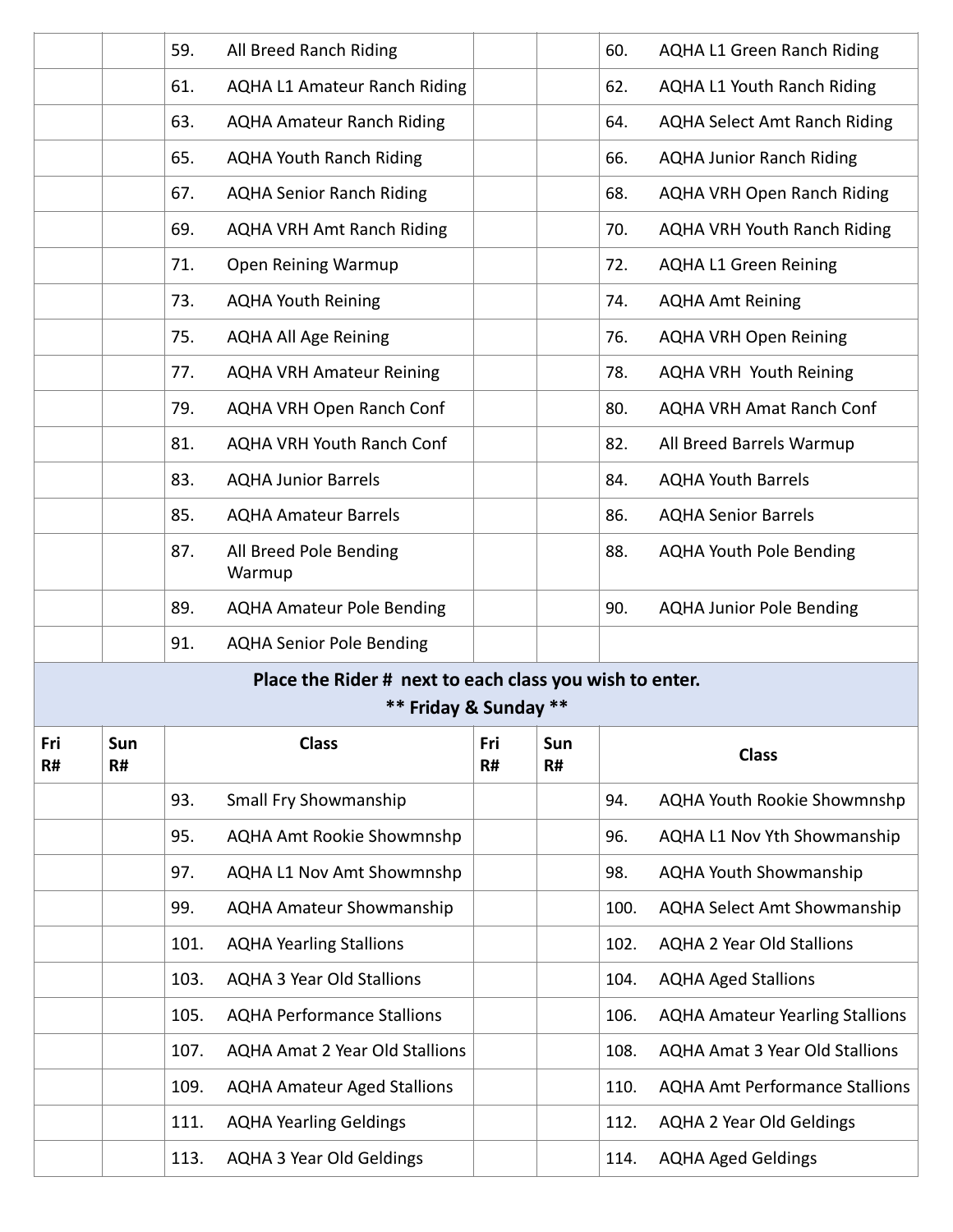| 115.<br><b>AQHA Performance Geldings</b>    | 116. | <b>AQHA L1 Amat Yearling Geldings</b>  |
|---------------------------------------------|------|----------------------------------------|
| 117.<br>AQHA L1 Amt 2 Yr Old Gelding        | 118. | AQHA L1 Amt 3 Yr Old Geldings          |
| 119.<br><b>AQHA L1 Amt Aged Geldings</b>    | 120. | <b>AQHA L1 Amt Perform Geldings</b>    |
| 121.<br><b>AQHA Amt Yearling Geldings</b>   | 122. | AQHA Amt 2 Year Old Geldings           |
| AQHA Amt 3 Year Old Geldings<br>123.        | 124. | <b>AQHA Amateur Aged Geldings</b>      |
| 125.<br><b>AQHA Amt Perf Geldings</b>       | 126. | <b>AQHA L1 Youth Yearling Geldings</b> |
| AQHA L1 Yth 2 Yr Old Geldings<br>127.       | 128. | AQHA L1 Yth 3 Year Old Geldings        |
| 129.<br><b>AQHA L1 Youth Aged Geldings</b>  | 130. | <b>AQHA L1 Yth Perf Geldings</b>       |
| 131.<br><b>AQHA Youth Yearling Geldings</b> | 132. | AQHA Youth 2 Year Old Geldings         |
| <b>AQHA Youth 3 Yr Old Geldings</b><br>133. | 134. | <b>AQHA Youth Aged Geldings</b>        |
| <b>AQHA Yth Perf Geldings</b><br>135.       | 136. | <b>AQHA Yearling Mares</b>             |
| <b>AQHA 2 Year Old Mares</b><br>137.        | 138. | <b>AQHA 3 Year Old Mares</b>           |
| 139.<br><b>AQHA Aged Mares</b>              | 140. | <b>AQHA Performance Mares</b>          |
| 141.<br><b>AQHA L1 Amt Yearling Mares</b>   | 142. | AQHA L1 Amt 2 Year Old Mares           |
| AQHA L1 Amt 3 Yr Old Mares<br>143.          | 144. | AQHA L1 Amateur Aged Mares             |
| <b>AQHA L1 Amt Perf Mares</b><br>145.       | 146. | <b>AQHA Amateur Yearling Mares</b>     |
| AQHA Amt 2 Year Old Mares<br>147.           | 148. | AQHA Amt 3 Year Old Mares              |
| <b>AQHA Amt Aged Mares</b><br>149.          | 150. | <b>AQHA Amt Performance Mares</b>      |
| 151.<br><b>AQHA L1 Youth Yearling Mares</b> | 152. | AQHA L1 Youth 2 Year Old Mares         |
| 153.<br>AQHA L1 Youth 3 Yr Old Mares        | 154. | <b>AQHA L1 Youth Aged Mares</b>        |
| <b>AQHA L1 Yth Perf Mares</b><br>155.       | 156. | <b>AQHA Youth Yearling Mares</b>       |
| AQHA Youth 2 Year Old Mares<br>157.         | 158. | AQHA Youth 3 Year Old Mares            |
| <b>AQHA Youth Aged Mares</b><br>159.        | 160. | AQHA Youth Performance Mares           |
| 161.<br>Hunter Under Saddle Warm-Up         | 162. | Small Fry Hunter Under Saddle          |
| 163.<br>AQHA L1 Amt HUS W/T                 | 164. | AQHA L1 Yth HUS W/T                    |
| 165.<br><b>AQHA L1 Green HUS</b>            | 166. | <b>AQHA Rook Yth HUS</b>               |
| <b>AQHA Rook Amt HUS</b><br>167.            | 168. | AQHA L1 Yth HUS                        |
| <b>AQHA L1 Amt HUS</b><br>169.              | 170. | <b>AQHS Junior HUS</b>                 |
| <b>AQHA Amt HUS</b><br>171.                 | 172. | <b>AQHA Select Amt HUS</b>             |
| <b>AQHA Yth Hunter Under Saddle</b><br>173. | 174. | <b>AQHS Sr Hunter Under Saddle</b>     |
| 175.<br><b>EWD Hunter Under Saddle</b>      | 176. | <b>Small Fry Equitation</b>            |
| AQHA L1 Amt HS Equit W/T<br>177.            | 178. | AQHA L1 Youth HS Equit W/T             |